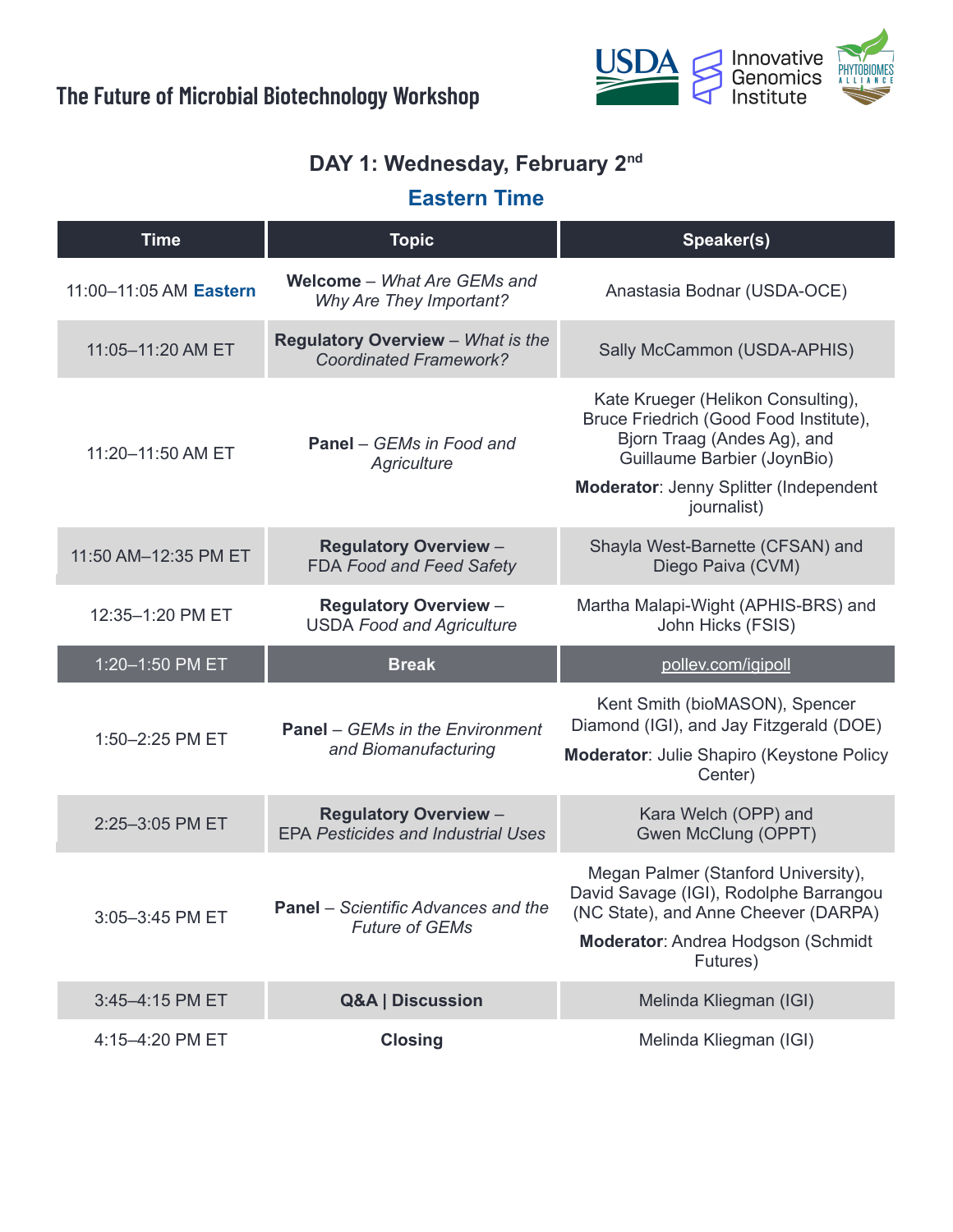

#### **DAY 2: Thursday, February 3 rd**

### **Eastern Time**

| <b>Time</b>            | <b>Topic</b>                                                                                                          | Speaker(s)                                                                                                                                                          |
|------------------------|-----------------------------------------------------------------------------------------------------------------------|---------------------------------------------------------------------------------------------------------------------------------------------------------------------|
| 11:00-11:05 AM Eastern | <b>Welcome</b> – Summary of Day 1,<br>Intro to Day 2                                                                  | Melinda Kliegman (IGI)                                                                                                                                              |
| 11:05-11:20 AM ET      | Regulatory Overview - GEMs in the<br><b>Bioengineered Food Disclosure</b><br><b>Standard</b>                          | Alex Fischer (USDA-AMS)                                                                                                                                             |
| 11:20-11:35 AM ET      | Trade & Markets Overview - GEMs<br>in International Trade                                                             | Jen Rowland (USDA-FAS)                                                                                                                                              |
| 11:35 AM-12:05 PM ET   | <b>Panel</b> - Societal Engagement and<br><b>Public Education</b>                                                     | Jennifer Kuzma (NC State), Charles Denby<br>(Berkeley Yeast), and Charlie Arnot (CFI)<br><b>Moderator: Brittany Anderton (Science)</b><br><b>Communication Lab)</b> |
| 12:05-12:30 PM ET      | <b>Q&amp;A   Discussion</b>                                                                                           | Melinda Kliegman (IGI)                                                                                                                                              |
| 12:30-1:00 PM ET       | <b>Break</b>                                                                                                          | pollev.com/igipoll                                                                                                                                                  |
| 1:00-1:05 PM ET        | Case Study #1 - Biofertilizer<br>Genetically Engineered Azospirillum<br>brasilense for Extended Ammonia<br>Production | Kellye Eversole (Phytobiomes Alliance)                                                                                                                              |
| 1:05-1:30 PM ET        | Overview of Technology                                                                                                | Tim Schnabel (Stanford University) and<br>Myles Herbert (Indigo Ag)                                                                                                 |
| 1:30-1:50 PM ET        | <b>APHIS Response</b>                                                                                                 | Subray Hegde (APHIS-BRS)                                                                                                                                            |
| 1:50-2:10 PM ET        | <b>EPA Response</b>                                                                                                   | Gwen McClung (OPPT)                                                                                                                                                 |
| 2:10-2:25 PM ET        | Q&A   Discussion                                                                                                      | Kellye Eversole (Phytobiomes Alliance)                                                                                                                              |
| 2:25-2:35 PM ET        | <b>Break</b>                                                                                                          | *Additional sessions on next page                                                                                                                                   |